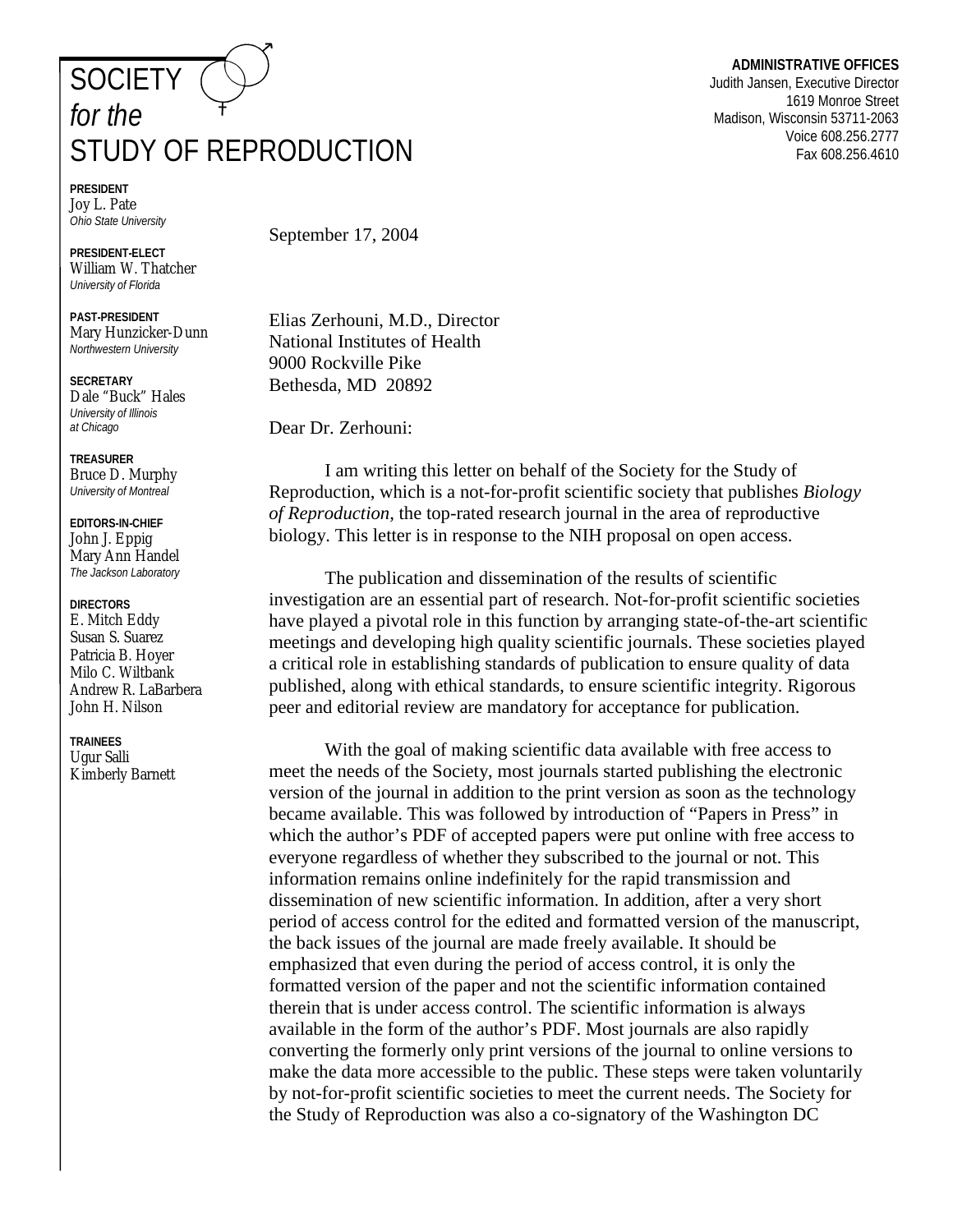Principles with a strong commitment to free access. Thus, to date, the total number of scientific articles available on open access in PubMed Central is only a small fraction of the articles made available free of charge by publishers using Highwire Press.

 During the several years of existence of PubMed Central and a relatively shorter existence of PLoS, it is clear that the majority of authors prefer to continue publication of their research in well-established scientific journals of high quality. It would indeed be unfortunate if the financial stability of these journals that are committed to free access is weakened by loss of subscription. Similarly, it would be unfortunate if the author's ability to select appropriate journals for his or her publications were restricted through governmental regulations.

Specifically, in answer to the proposals made:

a) In view of the publication of "Papers in Press" in *Biology of Reproduction* within a week of its acceptance, the paper is available to PubMed Central through the literature. This availability is not restricted only to papers funded through NIH grants and shows the progress in the field worldwide. Thus all recommendations for free access are fully met.

b) For manuscripts supported by NIH, submission of a copy of the accepted manuscript to PubMed Central would only cause confusion leading to a duplicate posting because the manuscript would already be available via a link from PubMed Central through the literature.

c) Currently, the copyedited and formatted version of papers published in *Biology of Reproduction* is under controlled access for a period of 12 months. This is considered to be the shortest period of access control that would not erode the subscription base and threaten the financial stability and thereby the existence of the journal. However, various journals published by Highwire Press are conducting experiments to determine if the period of access control can be reduced below the 12-month period for journals published monthly without endangering the subscription base. The scientific societies should be allowed this period to do their own experiments related to the access period. The Federal Government should not be imposing a time frame on publishers. It is dependent on the publisher's business model.

d) There is no need for NIH to incur additional costs on an archive when the funds could be better spent on biomedical research. Publishers, including those working with HighWire Press, are working on archival solutions at no extra cost to the Federal Government. All NIH will need to do is to provide links from PubMed Central to the actual article.